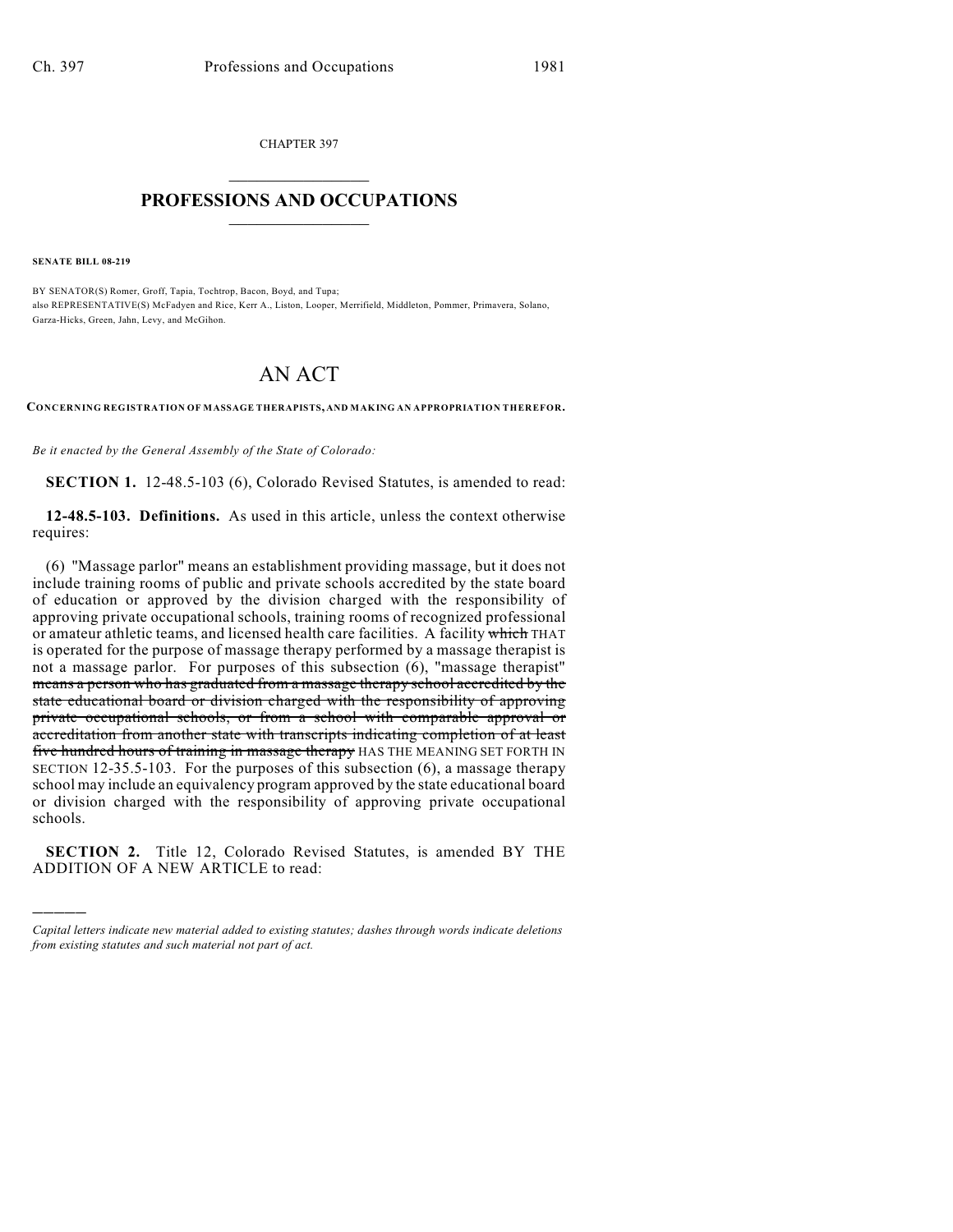## **ARTICLE 35.5 Massage Therapists**

**12-35.5-101. Short title.** THIS ARTICLE SHALL BE KNOWN AND MAY BE CITED AS THE "MASSAGE THERAPY PRACTICE ACT".

**12-35.5-102. Legislative declaration.** (1) THE GENERAL ASSEMBLY HEREBY FINDS AND DECLARES THAT IT IS IN THE INTEREST OF THE PUBLIC HEALTH, SAFETY, AND WELFARE TO REQUIRE REGISTRATION OF MASSAGE THERAPISTS. BECAUSE PROPER AND SAFE MASSAGE THERAPY IS OF STATEWIDE CONCERN, THIS ARTICLE IS DEEMED TO BE AN EXERCISE OF THE POLICE POWERS OF THE STATE.

(2) THE GENERAL ASSEMBLY FURTHER DECLARES THAT THE PRACTICE OF MASSAGE THERAPY BY ANY PERSON NOT REGISTERED PURSUANT TO THIS ARTICLE IS ADVERSE TO THE BEST INTERESTS OF THE PEOPLE OF THIS STATE. IT IS NOT, HOWEVER, THE INTENT OF THE GENERAL ASSEMBLY IN ENACTING THIS ARTICLE TO PREVENT, RESTRICT, OR INHIBIT THE PRACTICE OF MASSAGE THERAPY BY ANY DULY REGISTERED PERSON.

**12-35.5-103. Definitions.** AS USED IN THIS ARTICLE, UNLESS THE CONTEXT OTHERWISE REQUIRES:

(1) "ADVERTISE" MEANS TO PUBLISH, DISPLAY, OR DISSEMINATE INFORMATION AND INCLUDES, BUT IS NOT LIMITED TO, THE ISSUANCE OF ANY CARD, SIGN, OR DIRECT MAIL, OR CAUSING OR PERMITTING ANY SIGN OR MARKING ON OR IN ANY BUILDING OR STRUCTURE OR IN ANY NEWSPAPER, MAGAZINE, OR DIRECTORY, OR ANY ANNOUNCEMENT OR DISPLAY VIA ANY TELEVISED, COMPUTERIZED, ELECTRONIC, OR TELEPHONIC NETWORKS OR MEDIA.

(2) "APPLICANT" MEANS A PERSON APPLYING FOR MASSAGE THERAPY REGISTRATION.

(3) "APPROVED MASSAGE SCHOOL" MEANS:

(a) A MASSAGE THERAPY EDUCATIONAL SCHOOL THAT HAS A VALID CERTIFICATE OF APPROVAL FROM THE DIVISION OF PRIVATE AND OCCUPATIONAL SCHOOLS IN ACCORDANCE WITH THE PROVISIONS OF ARTICLE 59 OF THIS TITLE;

(b) A MASSAGE THERAPY EDUCATIONAL PROGRAM CERTIFIED BY THE COLORADO COMMUNITY COLLEGE SYSTEM; OR

(c) A MASSAGE THERAPY EDUCATIONAL ENTITY OR PROGRAM THAT IS ACCREDITED BY A NATIONALLY RECOGNIZED ACCREDITING AGENCY.

(4) "COMPENSATION" MEANS SOMETHING OF VALUE OR BENEFIT, WHETHER IN CASH, IN KIND, OR IN ANY OTHER FORM.

(5) "DIRECTOR" MEANS THE DIRECTOR OF THE DIVISION.

(6) "DIVISION" MEANS THE DIVISION OF REGISTRATIONS IN THE DEPARTMENT OF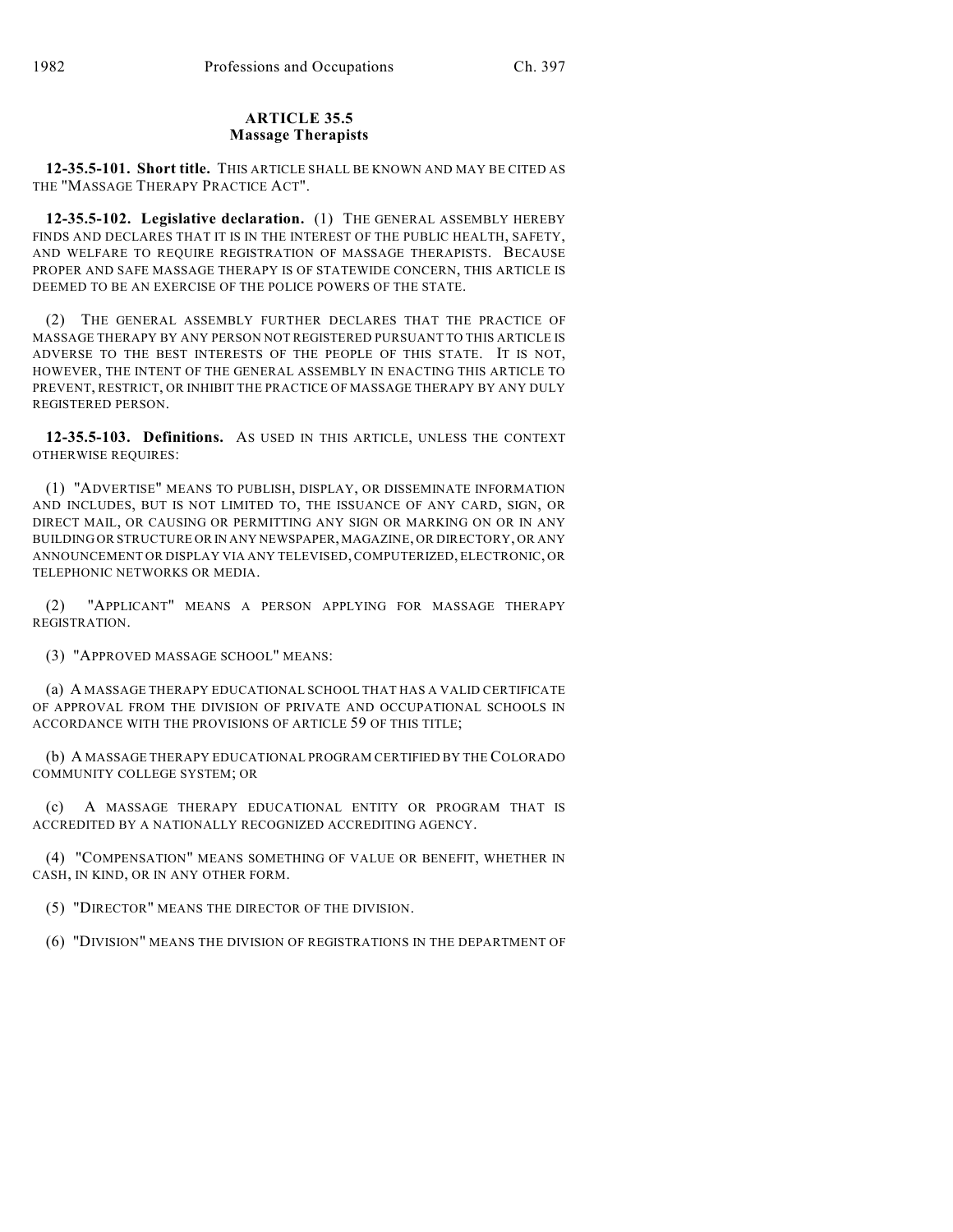## REGULATORY AGENCIES.

(7) "MASSAGE" OR "MASSAGE THERAPY" MEANS A SYSTEM OF STRUCTURED TOUCH, PALPATION, OR MOVEMENT OF THE SOFT TISSUE OF ANOTHER PERSON'S BODY IN ORDER TO ENHANCE OR RESTORE THE GENERAL HEALTH AND WELL-BEING OF THE RECIPIENT. SUCH SYSTEM INCLUDES, BUT IS NOT LIMITED TO, TECHNIQUES SUCH AS EFFLEURAGE, COMMONLY CALLED STROKING OR GLIDING; PETRISSAGE, COMMONLY CALLED KNEADING; TAPOTEMENT OR PERCUSSION; FRICTION; VIBRATION; COMPRESSION; PASSIVE AND ACTIVE STRETCHING WITHIN THE NORMAL ANATOMICAL RANGE OF MOVEMENT; HYDROMASSAGE; AND THERMAL MASSAGE. SUCH TECHNIQUES MAY BE APPLIED WITH OR WITHOUT THE AID OF LUBRICANTS, SALT OR HERBAL PREPARATIONS, WATER, HEAT, OR A MASSAGE DEVICE THAT MIMICS OR ENHANCES THE ACTIONS POSSIBLE BY HUMAN HANDS. "MASSAGE" OR "MASSAGE THERAPY" DOES NOT INCLUDE THERAPEUTIC EXERCISE, INTENTIONAL JOINT MOBILIZATION OR MANIPULATION, OR ANY OF THE METHODS DESCRIBED IN SECTION  $12-35.5-110(1)$  (e).

(8) "MASSAGE THERAPIST" MEANS AN INDIVIDUAL REGISTERED BY THIS STATE TO ENGAGE IN THE PRACTICE OF MASSAGE THERAPY. THE TERMS "MASSEUSE" AND "MASSEUR" ARE SYNONYMOUS WITH THE TERM "MASSAGE THERAPIST".

(9) "PERSON" MEANS A NATURAL PERSON ONLY.

(10) "REGISTRANT" MEANS A MASSAGE THERAPIST REGISTERED PURSUANT TO THIS ARTICLE.

**12-35.5-104. Use of massage titles restricted.** ONLY A PERSON REGISTERED UNDER THIS ARTICLE AS A MASSAGE THERAPIST MAY USE THE TITLES "MASSAGE THERAPIST", "REGISTERED MASSAGE THERAPIST", "MASSAGE PRACTITIONER", "MASSEUSE", "MASSEUR", THE LETTERS "M.T." OR "R.M.T.", OR ANY OTHER GENERALLY ACCEPTED TERMS, LETTERS, OR FIGURES THAT INDICATE THAT THE PERSON IS A MASSAGE THERAPIST.

**12-35.5-105. Limitations on authority.** (1) NOTHING IN THIS ARTICLE SHALL BE CONSTRUED AS AUTHORIZING A MASSAGE THERAPIST TO PERFORM ANY OF THE FOLLOWING ACTS:

(a) THE PRACTICE OF MEDICINE PURSUANT TO ARTICLE 36 OF THIS TITLE;

(b) THE PRACTICE OF PHYSICAL THERAPY PURSUANT TO ARTICLE 41 OF THIS TITLE;

(c) THE PRACTICE OF CHIROPRACTIC PURSUANT TO ARTICLE 33 OF THIS TITLE; OR

(d) ANY OTHER FORMS OF HEALING OR HEALING ARTS NOT AUTHORIZED BY THIS ARTICLE.

**12-35.5-106. Registration required.** ON OR AFTER APRIL 1, 2009, EXCEPT AS OTHERWISE PROVIDED IN THIS ARTICLE, A PERSON IN THIS STATE WHO PRACTICES MASSAGE THERAPY OR WHO REPRESENTS ONESELF AS BEING ABLE TO PRACTICE MASSAGE THERAPY MUST POSSESS A VALID REGISTRATION ISSUED BY THE DIRECTOR PURSUANT TO THIS ARTICLE AND RULES PROMULGATED PURSUANT TO THIS ARTICLE.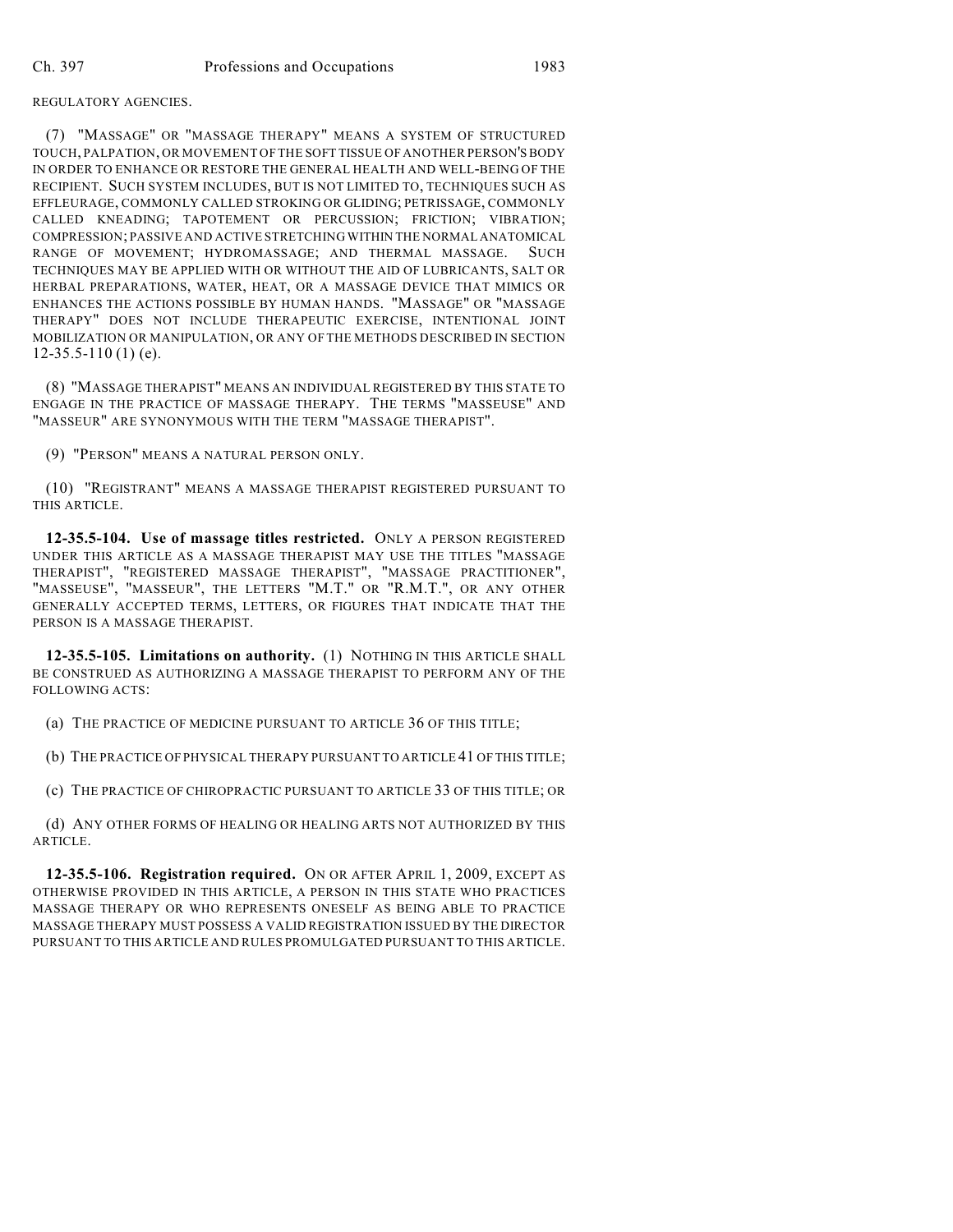**12-35.5-107. Registration - reciprocity - denial of registration application.** (1) EVERY APPLICANT FOR A REGISTRATION TO PRACTICE MASSAGE THERAPY SHALL:

(a) ATTAIN A DEGREE, DIPLOMA, OR OTHERWISE SUCCESSFULLY COMPLETE A MASSAGE THERAPY PROGRAM THAT CONSISTS OF AT LEAST FIVE HUNDRED TOTAL HOURS OF COURSE WORK AND CLINICAL WORK FROM AN APPROVED MASSAGE SCHOOL;

(b) PASS ONE OF THE FOLLOWING EXAMINATIONS:

(I) THE MASSAGE AND BODYWORK LICENSING EXAMINATION OFFERED BY THE FEDERATION OF STATE MASSAGE THERAPY BOARDS;

(II) A NATIONAL CERTIFICATION EXAMINATION OFFERED BY THE NATIONAL CERTIFICATION BOARD FOR THERAPEUTIC MASSAGE AND BODYWORK; OR

(III) AN EXAMINATION APPROVED BY THE DIRECTOR;

(c) SUBMIT AN APPLICATION IN THE FORM AND MANNER SPECIFIED BY THE DIRECTOR;

(d) PAY A FEE IN AN AMOUNT DETERMINED BY THE DIRECTOR; AND

(e) SUBMIT TO A CRIMINAL HISTORY RECORD CHECK IN THE FORM AND MANNER AS DESCRIBED IN SUBSECTION (2) OF THIS SECTION.

(2) IN ADDITION TO THE REQUIREMENTS OF SUBSECTION (1) OF THIS SECTION, EACH APPLICANT SHALL HAVE HIS OR HER FINGERPRINTS TAKEN BY A LOCAL LAW ENFORCEMENT AGENCY FOR THE PURPOSE OF OBTAINING A FINGERPRINT-BASED CRIMINAL HISTORY RECORD CHECK. THE APPLICANT IS REQUIRED TO SUBMIT PAYMENT BY CERTIFIED CHECK OR MONEY ORDER FOR THE FINGERPRINTS AND FOR THE ACTUAL COSTS OF THE RECORD CHECK AT THE TIME THE FINGERPRINTS ARE SUBMITTED TO THE COLORADO BUREAU OF INVESTIGATION. UPON RECEIPT OF FINGERPRINTS AND RECEIPT OF THE PAYMENT FOR COSTS, THE COLORADO BUREAU OF INVESTIGATION SHALL CONDUCT A STATE AND NATIONAL FINGERPRINT-BASED CRIMINAL HISTORY RECORD CHECK UTILIZING RECORDS OF THE COLORADO BUREAU OF INVESTIGATION AND THE FEDERAL BUREAU OF INVESTIGATION AND SHALL FORWARD THE RESULTS OF THE CRIMINAL HISTORY RECORD CHECK TO THE DIRECTOR.

(3) AFTER AN APPLICANT HAS FULFILLED THE REQUIREMENTS OF SUBSECTIONS (1) AND (2) OF THIS SECTION, THE DIRECTOR SHALL ISSUE A REGISTRATION TO THE APPLICANT.

(4) FOR A PERIOD OF ONE YEAR AFTER THE DATE THAT APPLICATIONS FOR REGISTRATION ARE MADE AVAILABLE, THE DIRECTOR MAY ISSUE A REGISTRATION TO A PERSON WHO SUBMITS THE APPLICATION, FEE, AND CRIMINAL HISTORY RECORD CHECK PURSUANT TO PARAGRAPHS (c), (d), AND (e) OF SUBSECTION (1) OF THIS SECTION AND WHO:

(a) HAS AT LEAST FIVE YEARS OF PROFESSIONAL EXPERIENCE PRACTICING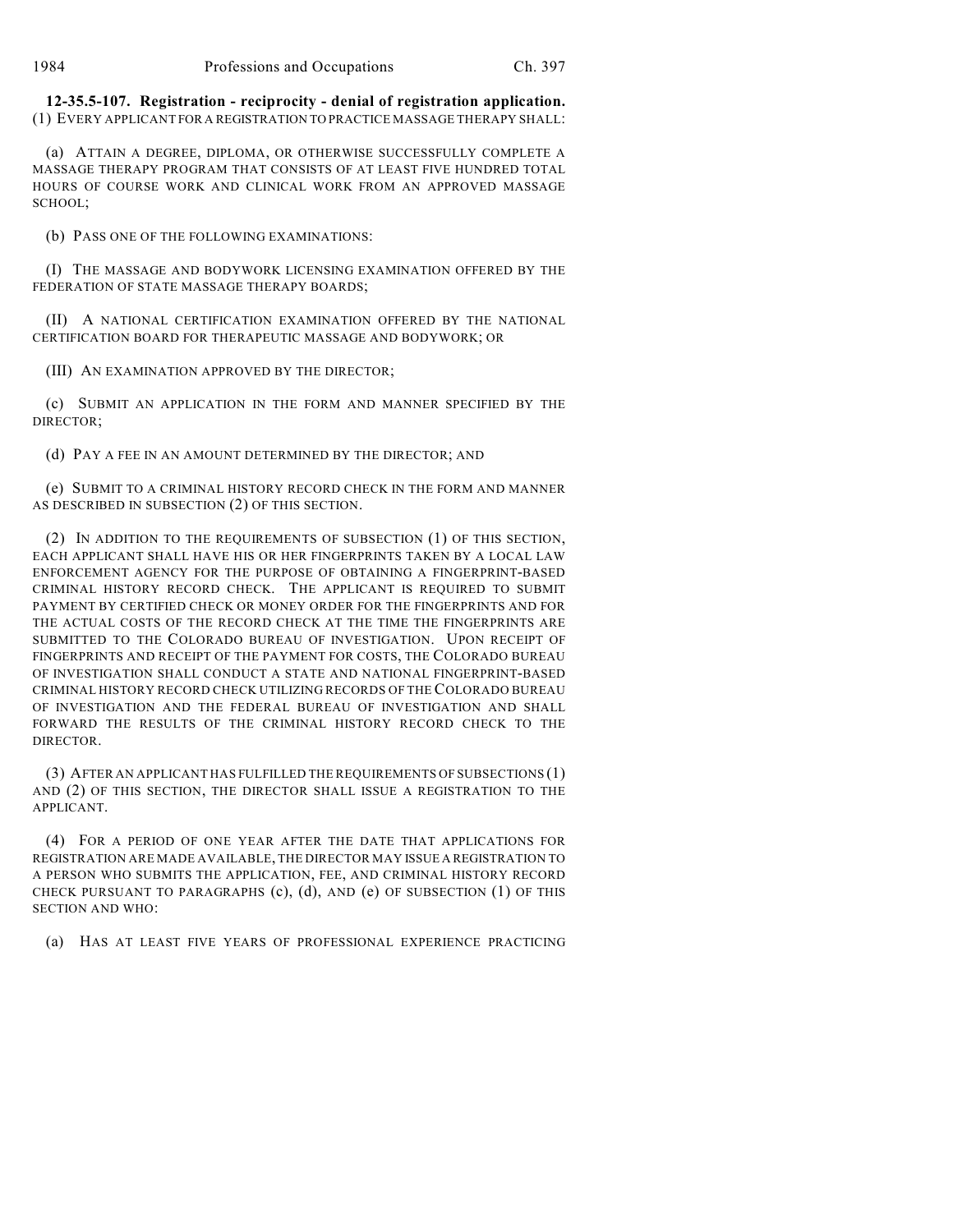MASSAGE THERAPY AND HAS COMPLETED AT LEAST THREE HUNDRED HOURS OF MASSAGE TRAINING; OR

(b) MEETS ONE OF THE FOLLOWING QUALIFICATIONS:

(I) THE APPLICANT HAS ATTAINED A DEGREE, DIPLOMA, OR OTHERWISE SUCCESSFULLY COMPLETED A MASSAGE THERAPY PROGRAM THAT CONSISTS OF AT LEAST FIVE HUNDRED TOTAL HOURS OF COURSE WORK AND CLINICAL WORK FROM AN APPROVED MASSAGE SCHOOL; OR

(II) THE APPLICANT HAS PASSED AN EXAMINATION DESCRIBED IN PARAGRAPH (b) OF SUBSECTION (1) OF THIS SECTION.

(5) THE DIRECTOR SHALL ISSUE A REGISTRATION TO AN APPLICANT WHO OTHERWISE MEETS THE QUALIFICATIONS SET FORTH IN THIS ARTICLE AND WHO SUBMITS SATISFACTORY PROOF AND CERTIFIES UNDER PENALTY OF PERJURY THAT THE APPLICANT CURRENTLY POSSESSES AN UNRESTRICTED LICENSE OR REGISTRATION, IN GOOD STANDING, TO PRACTICE MASSAGE THERAPY UNDER THE LAWS OF ANOTHER STATE OR TERRITORY OF THE UNITED STATES OR A FOREIGN COUNTRY IF:

(a) THE DIRECTOR DETERMINES THAT THE QUALIFICATIONS FOR MASSAGE THERAPY LICENSURE OR REGISTRATION IN THE OTHER STATE, TERRITORY, OR FOREIGN COUNTRY ARE SUBSTANTIALLY EQUIVALENT TO THOSE REQUIRED BY THIS SECTION;

(b) THE APPLICANT SUBMITS PROOF OF EXPERIENCE AND COMPETENCY ON A FORM DETERMINED BY THE DIRECTOR;

(c) THE APPLICANT SUBMITS TO A CRIMINAL HISTORY RECORD CHECK PURSUANT TO SUBSECTION (2) OF THIS SECTION; AND

(d) THE DIRECTOR REVIEWS ANY DISCIPLINARY ACTIONS TAKEN AGAINST THE APPLICANT.

(6) NOTWITHSTANDING ANY PROVISION OF THIS SECTION, THE DIRECTOR SHALL DENY A REGISTRATION IF THE APPLICANT HAS COMMITTED ANY ACT THAT WOULD BE GROUNDS FOR DISCIPLINARY ACTION UNDER SECTION 12-35.5-111 OR IF THE DIRECTOR DETERMINES, SUBSEQUENT TO THE CRIMINAL HISTORY RECORD CHECK, THAT THE APPLICANT WAS CONVICTED OF OR PLEAD GUILTY TO A CHARGE OF UNLAWFUL SEXUAL BEHAVIOR AS DEFINED IN SECTION 16-22-102, C.R.S., OR ANY PROSTITUTION-RELATED OFFENSE, WHETHER OR NOT THE ACT WAS COMMITTED IN COLORADO.

**12-35.5-108. Registration expiration - effect - renewal - reinstatement penalty.** (1) REGISTRATIONS ISSUED PURSUANT TO THIS ARTICLE SHALL BE VALID FOR THE PERIOD OF TIME ESTABLISHED BY THE DIRECTOR. REGISTRATIONS SHALL BE RENEWED IN ACCORDANCE WITH THE SCHEDULE SET FORTH BY THE DIRECTOR.

(2) A REGISTRATION NOT RENEWED WITHIN THE TIME PERIOD SPECIFIED IN THE SCHEDULE ESTABLISHED BY THE DIRECTOR SHALL BE DEEMED EXPIRED. A PERSON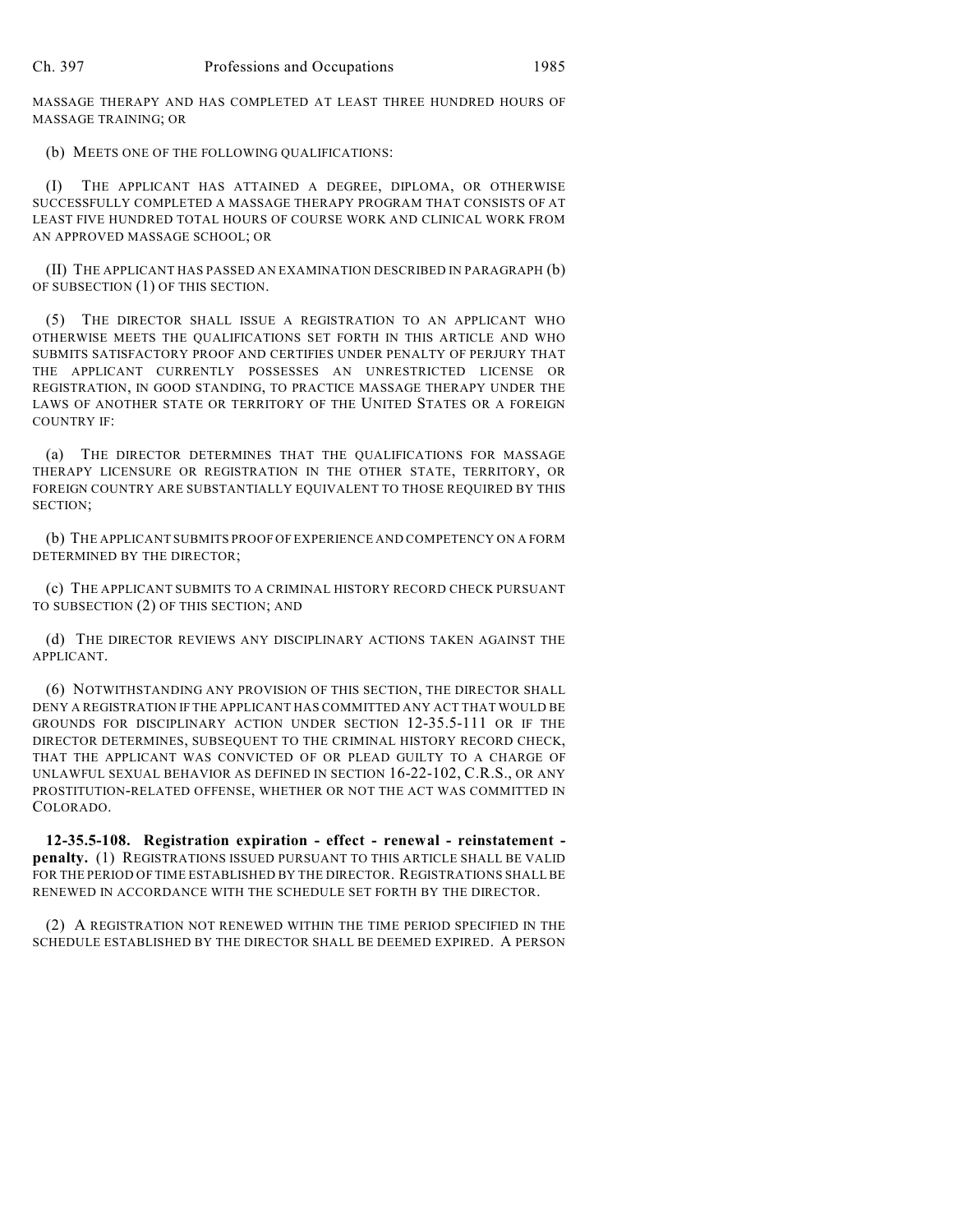IN POSSESSION OF AN EXPIRED REGISTRATION SHALL NOT PRACTICE MASSAGE THERAPY UNTIL HE OR SHE REINSTATES SUCH REGISTRATION.

(3) THE DIRECTOR SHALL ESTABLISH APPLICATION FORMS AND FEE AMOUNTS FOR RENEWAL OF REGISTRATIONS AND REINSTATEMENT OF EXPIRED REGISTRATIONS. A PERSON RENEWING OR REINSTATING A REGISTRATION SHALL SUBMIT AN APPLICATION IN THE FORM AND MANNER SET FORTH BY THE DIRECTOR AND SHALL PAY A FEE IN AN AMOUNT SET FORTH BY THE DIRECTOR.

**12-35.5-109. Fees.** ALL FEES COLLECTED PURSUANT TO THIS ARTICLE SHALL BE DETERMINED, COLLECTED, AND APPROPRIATED IN THE MANNER SET FORTH IN SECTION 24-34-105, C.R.S., AND PERIODICALLY ADJUSTED IN ACCORDANCE WITH SECTION 24-75-402, C.R.S. THE FEES SHALL BE ADEQUATE TO COVER THE DIRECT AND INDIRECT EXPENSES INCURRED FOR IMPLEMENTATION OF THIS ARTICLE.

**12-35.5-110. Scope of article - exclusions - authority for clinical setting.** (1) NOTHING IN THIS ARTICLE SHALL BE CONSTRUED TO PROHIBIT OR REQUIRE A MASSAGE THERAPY REGISTRATION FOR ANY OF THE FOLLOWING:

(a) THE PRACTICE OF MASSAGE THERAPY THAT IS A PART OF A PROGRAM OF STUDY BY STUDENTS ENROLLED IN A MASSAGE THERAPY PROGRAM AT AN APPROVED MASSAGE THERAPY SCHOOL. STUDENTS ENROLLED IN SUCH PROGRAMS SHALL BE IDENTIFIED AS "STUDENT MASSAGE THERAPISTS" AND SHALL NOT HOLD THEMSELVES OUT AS REGISTERED MASSAGE THERAPISTS. STUDENT MASSAGE THERAPISTS SHALL PRACTICE MASSAGE THERAPY ONLY UNDER THE IMMEDIATE SUPERVISION OF A MASSAGE THERAPIST HOLDING A VALID AND CURRENT REGISTRATION. FACULTY MEMBERS TEACHING NONCLINICAL ASPECTS OF MASSAGE THERAPY SHALL NOT BE REQUIRED TO BE REGISTERED MASSAGE THERAPISTS.

(b) THE PRACTICE OF MASSAGE THERAPY BY A PERSON EMPLOYED BY THE UNITED STATES GOVERNMENT OR ANY FEDERAL GOVERNMENTAL ENTITY WHILE ACTING IN THE COURSE AND SCOPE OF SUCH EMPLOYMENT;

(c) THE PRACTICE OF MASSAGE THERAPY BY A PERSON WHO IS A RESIDENT OF ANOTHER STATE AND WHO IS IN COLORADO TEMPORARILY UNDER ONE OF THE FOLLOWING CIRCUMSTANCES:

(I) THE PERSON IS TRAVELING WITH AND ADMINISTERING MASSAGE THERAPY TO MEMBERS OF A PROFESSIONAL OR AMATEUR SPORTS ORGANIZATION, DANCE TROUPE, OR OTHER SUCH ATHLETIC ORGANIZATION;

(II) THE PERSON PROVIDES MASSAGE THERAPY, WITHOUT COMPENSATION, AT A PUBLIC ATHLETIC EVENT SUCH AS THE OLYMPIC GAMES, SPECIAL OLYMPICS, YOUTH OLYMPICS, OR MARATHONS, IF THE MASSAGE THERAPY IS PROVIDED NO EARLIER THAN FORTY-EIGHT HOURS PRIOR TO THE COMMENCEMENT OF THE EVENT AND NO LATER THAN TWENTY-FOUR HOURS AFTER THE CONCLUSION OF THE EVENT;

(III) THE PERSON IS PART OF AN EMERGENCY RESPONSE TEAM OR IS OTHERWISE WORKING WITH OR FOR DISASTER RELIEF OFFICIALS TO PROVIDE MASSAGE THERAPY IN CONNECTION WITH A DISASTER SITUATION; OR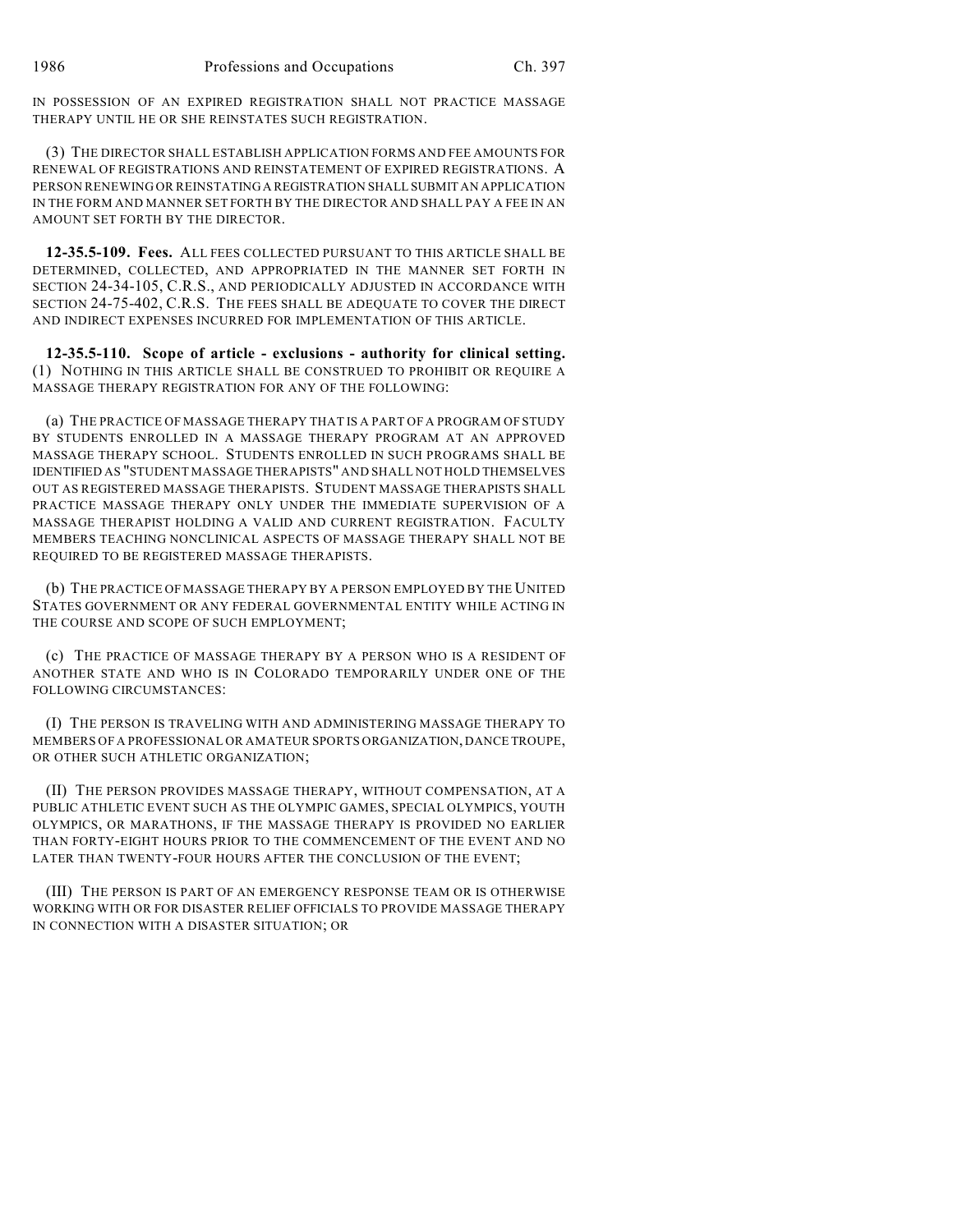(IV) THE PERSON IS PARTICIPATING AS A STUDENT IN OR INSTRUCTOR OF AN EDUCATIONAL PROGRAM, IF:

(A) THE PROGRAM DOES NOT EXCEED SIXTEEN DAYS IN DURATION; OR

(B) THE PROGRAM EXCEEDS SIXTEEN DAYS IN DURATION AND THE PERSON OBTAINS A GRANT OF AN EXTENSION OF TIME FROM THE DIRECTOR PRIOR TO THE SEVENTEENTH DAY;

(d) THE PERSON PROVIDES MASSAGE THERAPY TO MEMBERS OF THE PERSON'S IMMEDIATE FAMILY;

(e) THE PERSON PROVIDES ALTERNATIVE METHODS THAT EMPLOY CONTACT AND DOES NOT HOLD HIMSELF OR HERSELF OUT AS A MASSAGE THERAPIST. FOR THE PURPOSES OF THIS PARAGRAPH (e), "ALTERNATIVE METHODS THAT EMPLOY CONTACT" INCLUDE, BUT ARE NOT LIMITED TO:

(I) PRACTICES IN WHICH ONLY THE SOFT TISSUE OF A PERSON'S HANDS, FEET, OR EARS ARE MANIPULATED;

(II) PRACTICES USING TOUCH, WORDS, AND DIRECTED MOVEMENTS TO DEEPEN A PERSON'S AWARENESS OF MOVEMENT PATTERNS IN HIS OR HER BODY, SUCH AS THE FELDENKRAIS METHOD, THE TRAGER APPROACH, AND BODY-MIND CENTERING;

(III) PRACTICES USING TOUCH TO AFFECT THE HUMAN ENERGY SYSTEMS, SUCH AS REIKI, SHIATSU, AND ASIAN OR POLARITY BODYWORK THERAPY;

(IV) STRUCTURAL INTEGRATION PRACTICES SUCH AS ROLFING AND HELLERWORK; AND

(V) THE PROCESS OF MUSCLE ACTIVATION TECHNIQUES.

**12-35.5-111. Grounds for discipline - definitions.** (1) THE DIRECTOR IS AUTHORIZED TO TAKE DISCIPLINARY ACTION PURSUANT TO SECTION 12-35.5-112 AGAINST ANY PERSON WHO HAS:

(a) ADVERTISED, REPRESENTED, OR HELD HIMSELF OR HERSELF OUT AS A REGISTERED MASSAGE THERAPIST AFTER THE EXPIRATION, SUSPENSION, OR REVOCATION OF HIS OR HER REGISTRATION;

(b) ENGAGED IN A SEXUAL ACT WITH A CLIENT WHILE A THERAPEUTIC RELATIONSHIP EXISTS. FOR THE PURPOSES OF THIS PARAGRAPH (b):

(I) "SEXUAL ACT" MEANS SEXUAL CONTACT, SEXUAL INTRUSION, OR SEXUAL PENETRATION AS DEFINED IN SECTION 18-3-401, C.R.S.

(II) "THERAPEUTIC RELATIONSHIP" MEANS THE PERIOD OF TIME COMMENCING WITH THE INITIAL SESSION OF MASSAGE AND ENDING UPON WRITTEN TERMINATION OF THE RELATIONSHIP FROM EITHER PARTY.

(c) FAILED TO REFER A PATIENT TO A GENERAL HEALTH CARE PRACTITIONER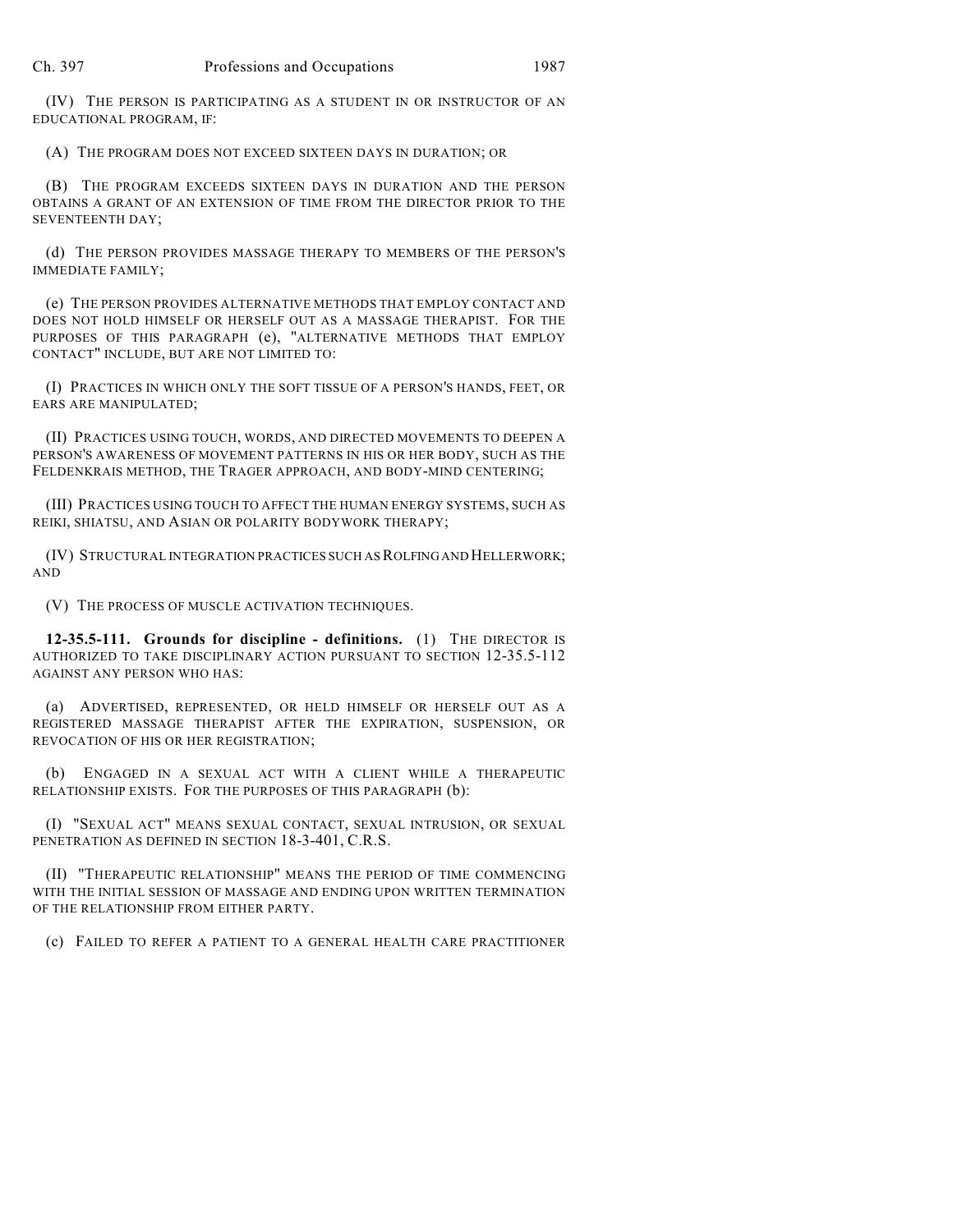WHEN THE SERVICES REQUIRED BY THE CLIENT ARE BEYOND THE LEVEL OF COMPETENCE OF THE MASSAGE THERAPIST OR BEYOND THE SCOPE OF MASSAGE PRACTICE;

(d) FALSIFIED INFORMATION IN ANY APPLICATION OR ATTEMPTED TO OBTAIN OR OBTAINED A REGISTRATION BY FRAUD, DECEPTION, OR MISREPRESENTATION;

(e) FRAUDULENTLY OBTAINED OR FURNISHED A MASSAGE THERAPY REGISTRATION; A RENEWAL OR REINSTATEMENT OF A REGISTRATION, DIPLOMA, CERTIFICATE, OR RECORD; OR AIDED AND ABETTED ANY SUCH ACTS;

(f) A DEPENDENCE ON OR ADDICTION TO ALCOHOL OR ANY HABIT-FORMING DRUG OR ABUSES OR ENGAGES IN THE HABITUAL OR EXCESSIVE USE OF ANY SUCH HABIT-FORMING DRUG OR ANY CONTROLLED SUBSTANCE AS DEFINED IN SECTION 18-18-102,C.R.S., BUT THE DIRECTOR MAY TAKE INTO ACCOUNT THE REGISTRANT'S PARTICIPATION IN A REHABILITATION PROGRAM WHEN CONSIDERING DISCIPLINARY ACTION;

(g) A PHYSICAL OR MENTAL CONDITION OR DISABILITY THAT RENDERS THE REGISTRANT UNABLE TO PROVIDE MASSAGE THERAPY WITH REASONABLE SKILL AND SAFETY OR THAT MAY ENDANGER THE HEALTH OR SAFETY OF CLIENTS RECEIVING MASSAGE SERVICES;

(h) REFUSED TO SUBMIT TO A PHYSICAL OR MENTAL EXAMINATION WHEN SO ORDERED BY THE DIRECTOR PURSUANT TO SECTION 12-35.5-114;

(i) FAILED TO NOTIFY THE DIRECTOR, IN WRITING, OF THE ENTRY OF A FINAL JUDGMENT BY A COURT OF COMPETENT JURISDICTION IN FAVOR OF ANY PARTY AND AGAINST THE LICENSEE FOR MALPRACTICE OF MASSAGE THERAPY OR ANY SETTLEMENT BY THE LICENSEE IN RESPONSE TO CHARGES OR ALLEGATIONS OF MALPRACTICE OF MASSAGE THERAPY. SUCH NOTICE SHALL BE GIVEN WITHIN NINETY DAYS AFTER THE ENTRY OF THE JUDGMENT OR SETTLEMENT AND, IN THE CASE OF A JUDGMENT, SHALL CONTAIN THE NAME OF THE COURT, THE CASE NUMBER, AND THE NAMES OF ALL PARTIES TO THE ACTION.

(j) BEEN CONVICTED OF A FELONY OR PLED GUILTY OR NOLO CONTENDERE TO A FELONY OR COMMITTED ANY ACT SPECIFIED IN THIS SECTION. A CERTIFIED COPY OF THE JUDGMENT OF A COURT OF COMPETENT JURISDICTION OF A CONVICTION OR PLEA SHALL BE CONCLUSIVE EVIDENCE OF THE CONVICTION OR PLEA. IN CONSIDERING THE DISCIPLINARY ACTION, THE DIRECTOR SHALL BE GOVERNED BY THE PROVISIONS OF SECTION 24-5-101, C.R.S.

(k) ADVERTISED, REPRESENTED, HELD HIMSELF OR HERSELF OUT IN ANY MANNER, OR USED ANY DESIGNATION IN CONNECTION WITH HIS OR HER NAME AS A MASSAGE THERAPIST WITHOUT BEING REGISTERED OR EXEMPT PURSUANT TO THIS ARTICLE; OR

(l) VIOLATED OR AIDED OR ABETTED A VIOLATION OF ANY PROVISION OF THIS ARTICLE, ANY RULE ADOPTED UNDER THIS ARTICLE, OR ANY LAWFUL ORDER OF THE DIRECTOR.

**12-35.5-112. Disciplinary proceedings - injunctions - investigations -**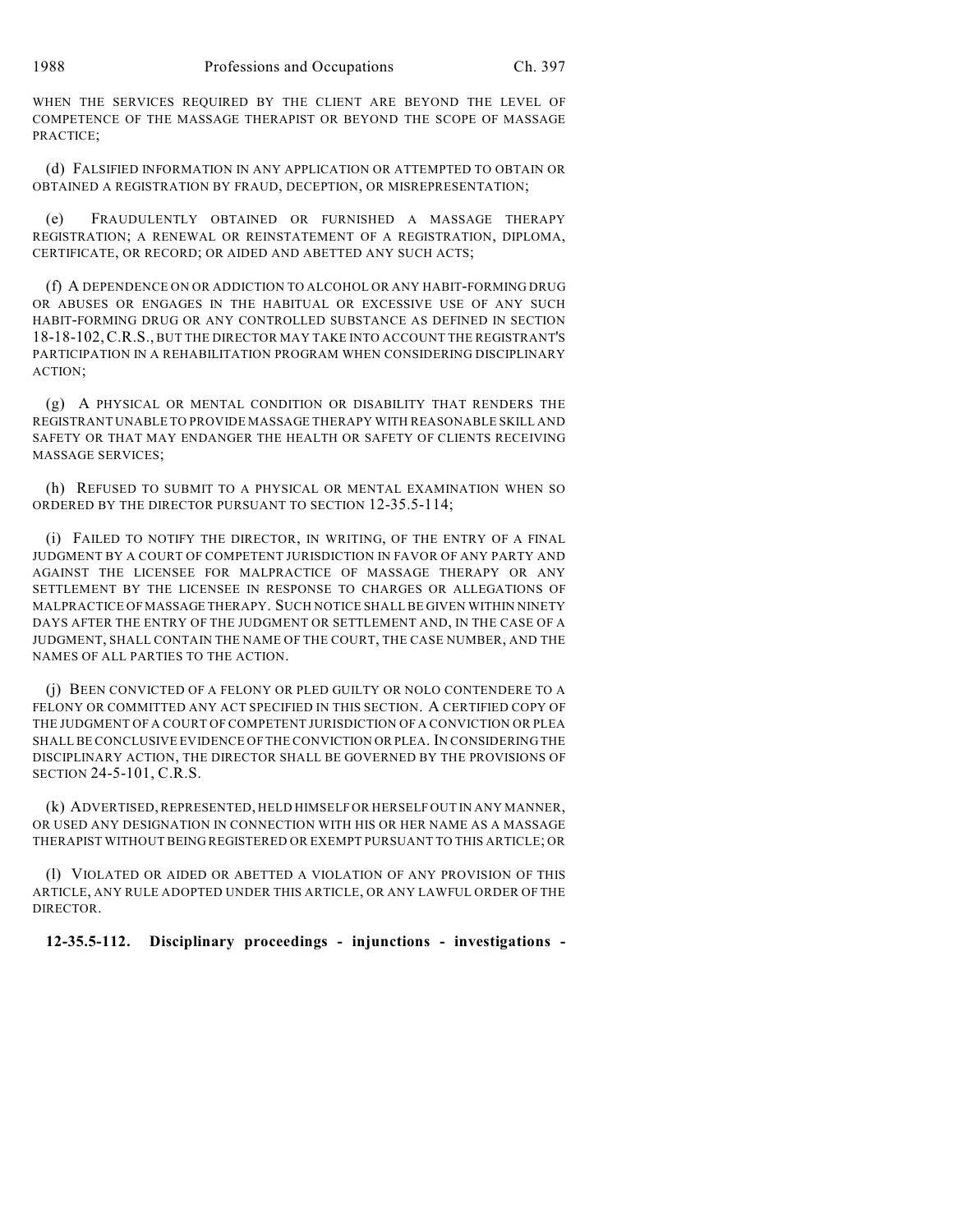**hearings - judicial review.** (1) THE DIRECTOR MAY REVOKE, SUSPEND, DENY, OR REFUSE TO RENEW A REGISTRATION OF OR PLACE ON PROBATION A REGISTRANT IN ACCORDANCE WITH THE DISCIPLINARY PROCEEDINGS DESCRIBED IN THIS SECTION UPON PROOF THAT THE PERSON COMMITTED A VIOLATION OF SECTION 12-35.5-111.

(2) THE DIRECTOR MAY REQUEST THE ATTORNEY GENERAL TO SEEK AN INJUNCTION, IN ANY COURT OF COMPETENT JURISDICTION, TO ENJOIN ANY PERSON FROM COMMITTING AN ACT PROHIBITED BY THIS ARTICLE. WHEN SEEKING AN INJUNCTION UNDER THIS SUBSECTION (2), THE ATTORNEY GENERAL SHALL NOT BE REQUIRED TO ALLEGE OR PROVE THE INADEQUACY OF ANY REMEDY AT LAW OR THAT SUBSTANTIAL OR IRREPARABLE DAMAGE IS LIKELY TO RESULT FROM A CONTINUED VIOLATION OF THIS ARTICLE.

(3) (a) THE DIRECTOR IS AUTHORIZED TO INVESTIGATE, HOLD HEARINGS, AND GATHER EVIDENCE IN ALL MATTERS RELATED TO THE EXERCISE AND PERFORMANCE OF THE POWERS AND DUTIES OF THE DIRECTOR PURSUANT TO ARTICLE 4 OF TITLE 24, C.R.S., AND THIS ARTICLE.

(b) THE DIRECTOR OR AN ADMINISTRATIVE LAW JUDGE SHALL HAVE THE POWER TO ADMINISTER OATHS, TAKE AFFIRMATIONS OF WITNESSES, AND ISSUE SUBPOENAS TO COMPEL THE ATTENDANCE OF WITNESSES AND THE PRODUCTION OF ALL RELEVANT PAPERS, BOOKS, RECORDS, DOCUMENTARY EVIDENCE, AND MATERIALS IN ANY HEARING, INVESTIGATION, ACCUSATION, OR OTHER MATTER COMING BEFORE THE DIRECTOR. THE DIRECTOR MAY APPOINT AN ADMINISTRATIVE LAW JUDGE PURSUANT TO PART 10 OF ARTICLE 30 OF TITLE 24, C.R.S., TO CONDUCT HEARINGS, TAKE EVIDENCE, AND TO MAKE FINDINGS AND REPORT THEM TO THE DIRECTOR.

(c) UPON FAILURE OF ANY WITNESS TO COMPLY WITH SUCH SUBPOENA OR PROCESS, THE DISTRICT COURT OF THE COUNTY IN WHICH THE SUBPOENAED PERSON OR REGISTRANT RESIDES OR CONDUCTS BUSINESS, UPON APPLICATION BY THE DIRECTOR WITH NOTICE TO THE SUBPOENAED PERSON OR REGISTRANT, MAY ISSUE TO THE PERSON OR REGISTRANT AN ORDER REQUIRING THAT PERSON OR REGISTRANT TO APPEAR BEFORE THE DIRECTOR; TO PRODUCE THE RELEVANT PAPERS, BOOKS, RECORDS, DOCUMENTARY EVIDENCE, OR MATERIALS IF SO ORDERED; OR TO GIVE EVIDENCE TOUCHING THE MATTER UNDER INVESTIGATION OR IN QUESTION. FAILURE TO OBEY THE ORDER OF THE COURT MAY BE PUNISHED BY THE COURT AS A CONTEMPT OF COURT.

(4) (a) THE DIRECTOR, THE DIRECTOR'S STAFF, ANY PERSON ACTING AS A WITNESS OR CONSULTANT TO THE DIRECTOR, ANY WITNESS TESTIFYING IN A PROCEEDING AUTHORIZED UNDER THIS ARTICLE, AND ANY PERSON WHO LODGES A COMPLAINT PURSUANT TO THIS ARTICLE SHALL BE IMMUNE FROM LIABILITY IN ANY CIVIL ACTION BROUGHT AGAINST HIM OR HER FOR ACTS OCCURRING WHILE ACTING IN HIS OR HER CAPACITY AS DIRECTOR, STAFF, CONSULTANT, OR WITNESS, RESPECTIVELY, IF SUCH INDIVIDUAL WAS ACTING IN GOOD FAITH WITHIN THE SCOPE OF HIS OR HER RESPECTIVE CAPACITY, MADE A REASONABLE EFFORT TO OBTAIN THE FACTS OF THE MATTER AS TO WHICH HE OR SHE ACTED, AND ACTED IN THE REASONABLE BELIEF THAT THE ACTION TAKEN BY HIM OR HER WAS WARRANTED BY THE FACTS.

(b) A PERSON WHO IN GOOD FAITH MAKES A COMPLAINT OR REPORT OR PARTICIPATES IN AN INVESTIGATIVE OR ADMINISTRATIVE PROCEEDING PURSUANT TO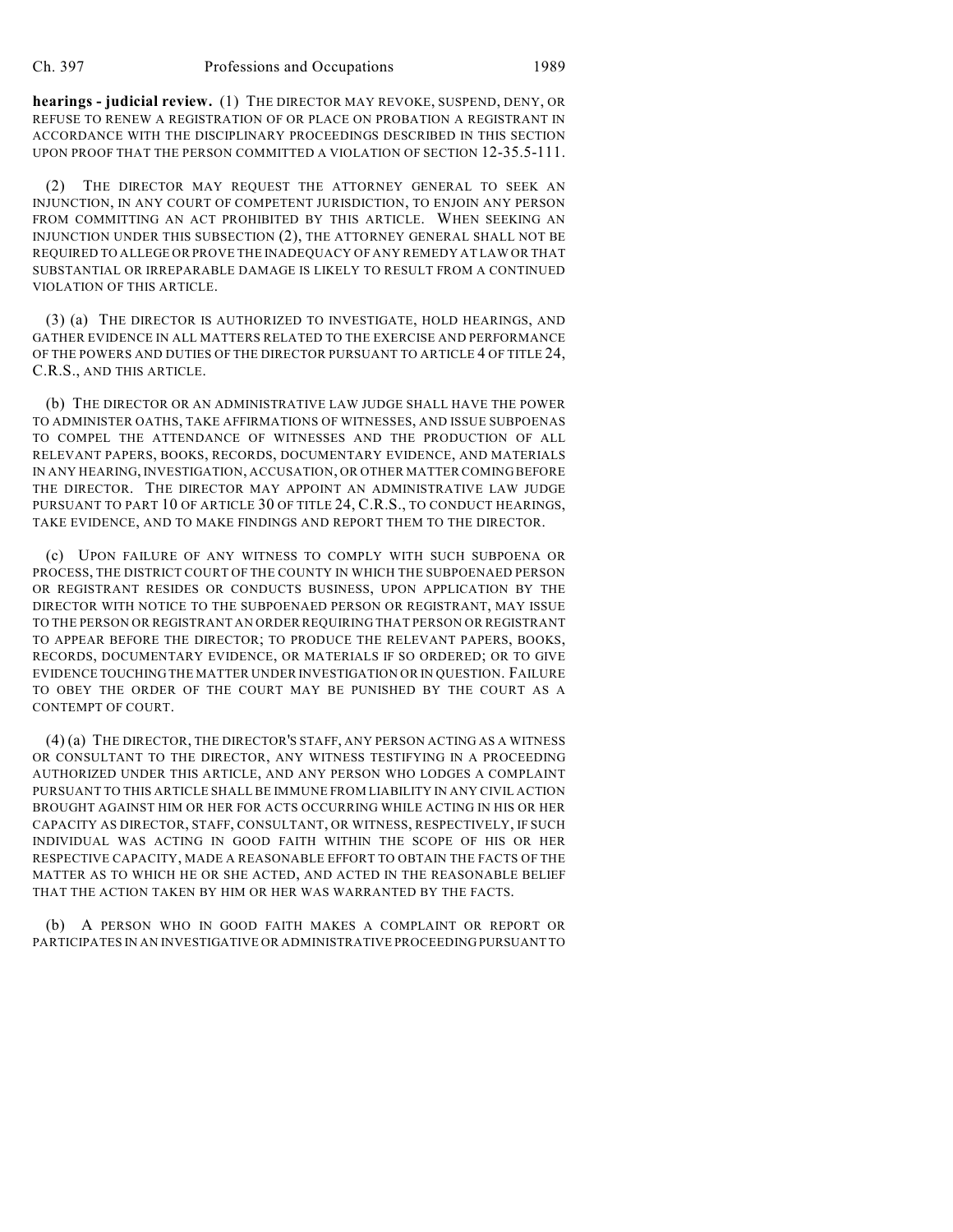THIS ARTICLE SHALL BE IMMUNE FROM LIABILITY, CIVIL OR CRIMINAL, THAT OTHERWISE MIGHT RESULT FROM SUCH PARTICIPATION.

(5) AN EMPLOYER OF A MASSAGE THERAPIST SHALL REPORT TO THE DIRECTOR ANY DISCIPLINARY ACTION TAKEN AGAINST THE MASSAGE THERAPIST OR THE RESIGNATION OF SUCH MASSAGE THERAPIST IN LIEU OF DISCIPLINARY ACTION FOR CONDUCT THAT VIOLATES THIS ARTICLE.

(6) ON COMPLETION OF AN INVESTIGATION, THE DIRECTOR SHALL FIND ONE OF THE FOLLOWING:

(a) THE COMPLAINT IS WITHOUT MERIT AND NO FURTHER ACTION NEED BE TAKEN WITH REFERENCE THERETO;

(b) THERE IS NO REASONABLE CAUSE TO WARRANT FURTHER ACTION; OR

(c) THE COMPLAINT DISCLOSES MISCONDUCT BY THE REGISTRANT THAT WARRANTS FORMAL ACTION. WHEN A COMPLAINT OR AN INVESTIGATION DISCLOSES AN INSTANCE OF MISCONDUCT THAT, IN THE OPINION OF THE DIRECTOR, WARRANTS FORMAL ACTION, THE COMPLAINT SHALL NOT BE RESOLVED BY A DEFERRED SETTLEMENT, ACTION, JUDGMENT, OR PROSECUTION. RATHER, THE DIRECTOR SHALL INITIATE DISCIPLINARY PROCEEDINGS PURSUANT TO SUBSECTION (7) OF THIS SECTION.

(7) (a) A DISCIPLINARY PROCEEDING SHALL BE COMMENCED WHEN THE DIRECTOR HAS REASONABLE GROUNDS TO BELIEVE THAT A REGISTRANT HAS COMMITTED ANY ACT THAT VIOLATES SECTION 12-35.5-111.

(b) DISCIPLINARY PROCEEDINGS SHALL BE CONDUCTED PURSUANT TO ARTICLE 4 OF TITLE 24, C.R.S., AND THE HEARING AND OPPORTUNITY FOR REVIEW SHALL BE CONDUCTED PURSUANT TO THAT ARTICLE BY THE DIRECTOR OR BY AN ADMINISTRATIVE LAW JUDGE, AT THE DIRECTOR'S DISCRETION.

(c) IF, AFTER THE HEARING, THE DIRECTOR FINDS THE CHARGES PROVEN AND ORDERS THAT DISCIPLINE BE IMPOSED, HE OR SHE SHALL ALSO DETERMINE THE EXTENT OF SUCH DISCIPLINE. THE DIRECTOR MAY REVOKE, SUSPEND, DENY, OR REFUSE TO RENEW A REGISTRATION, OR PLACE A REGISTRANT ON PROBATION.

(d) IF THE DIRECTOR FINDS THE CHARGES AGAINST THE REGISTRANT PROVED AND ORDERS THAT DISCIPLINE BE IMPOSED, THE DIRECTOR MAY REQUIRE, AS A CONDITION OF REINSTATEMENT, THAT THE REGISTRANT TAKE THERAPY OR COURSES OF TRAINING OR EDUCATION AS MAY BE NEEDED TO CORRECT ANY DEFICIENCY FOUND.

(8) A FINAL ACTION OF THE DIRECTOR MAY BE JUDICIALLY REVIEWED BY THE COURT OF APPEALS IN ACCORDANCE WITH SECTION 24-4-106 (11), C.R.S., AND JUDICIAL PROCEEDINGS FOR THE ENFORCEMENT OF AN ORDER OF THE DIRECTOR MAY BE INSTITUTED IN ACCORDANCE WITH SECTION 24-4-106, C.R.S.

**12-35.5-113. Cease-and-desist orders.** (1) (a) IF IT APPEARS TO THE DIRECTOR, BASED UPON CREDIBLE EVIDENCE AS PRESENTED IN A WRITTEN COMPLAINT BY ANY PERSON, THAT A REGISTRANT IS ACTING IN A MANNER THAT IS AN IMMINENT THREAT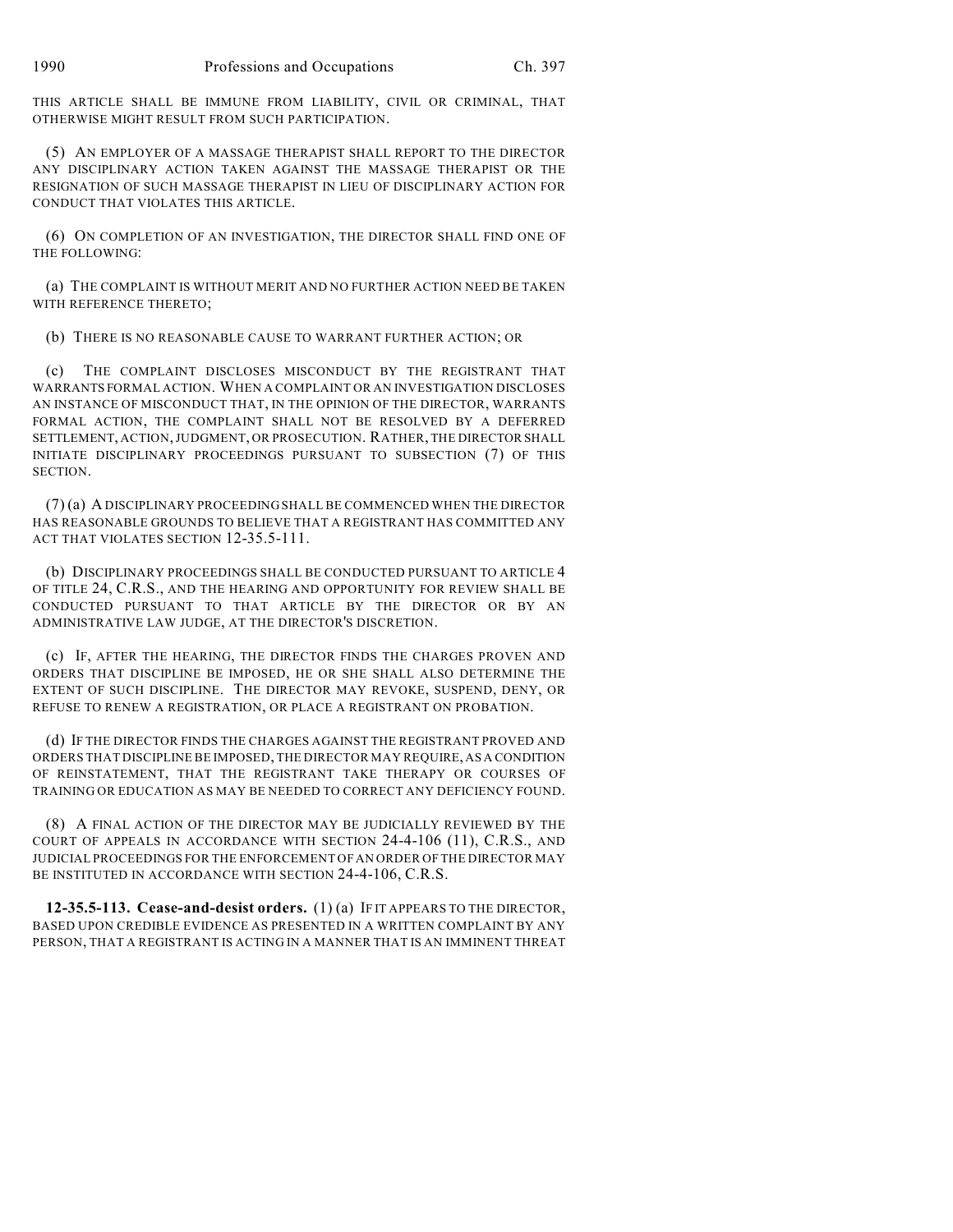TO THE HEALTH AND SAFETY OF THE PUBLIC, OR A PERSON IS ACTING OR HAS ACTED WITHOUT THE REQUIRED REGISTRATION, THE DIRECTOR MAY ISSUE AN ORDER TO CEASE AND DESIST SUCH ACTIVITY. THE ORDER SHALL SET FORTH THE STATUTES AND RULES ALLEGED TO HAVE BEEN VIOLATED, THE FACTS ALLEGED TO HAVE CONSTITUTED THE VIOLATION, AND THE REQUIREMENT THAT ALL UNLAWFUL ACTS OR UNREGISTERED PRACTICES IMMEDIATELY CEASE.

(b) WITHIN TEN DAYS AFTER SERVICE OF THE ORDER TO CEASE AND DESIST PURSUANT TO PARAGRAPH (a) OF THIS SUBSECTION (1), THE RESPONDENT MAY REQUEST A HEARING ON THE QUESTION OF WHETHER ACTS OR PRACTICES IN VIOLATION OF THIS ARTICLE HAVE OCCURRED. SUCH HEARING SHALL BE CONDUCTED PURSUANT TO SECTIONS 24-4-104 AND 24-4-105, C.R.S.

(2) (a) IF IT APPEARS TO THE DIRECTOR, BASED UPON CREDIBLE EVIDENCE AS PRESENTED IN A WRITTEN COMPLAINT BY ANY PERSON, THAT A PERSON HAS VIOLATED ANY OTHER PROVISION OF THIS ARTICLE, THEN, IN ADDITION TO ANY SPECIFIC POWERS GRANTED PURSUANT TO THIS ARTICLE, THE DIRECTOR MAY ISSUE TO SUCH PERSON AN ORDER TO SHOW CAUSE AS TO WHY THE DIRECTOR SHOULD NOT ISSUE A FINAL ORDER DIRECTING SUCH PERSON TO CEASE AND DESIST FROM THE UNLAWFUL ACT.

(b) A PERSON AGAINST WHOM AN ORDER TO SHOW CAUSE HAS BEEN ISSUED PURSUANT TO PARAGRAPH (a) OF THIS SUBSECTION (2) SHALL BE PROMPTLY NOTIFIED BY THE DIRECTOR OF THE ISSUANCE OF THE ORDER, ALONG WITH A COPY OF THE ORDER, THE FACTUAL AND LEGAL BASIS FOR THE ORDER, AND THE DATE SET BY THE DIRECTOR FOR A HEARING ON THE ORDER. SUCH NOTICE MAY BE SERVED BY PERSONAL SERVICE, BY FIRST-CLASS UNITED STATES MAIL, POSTAGE PREPAID, OR AS MAY BE PRACTICABLE UPON ANY PERSON AGAINST WHOM SUCH ORDER IS ISSUED. PERSONAL SERVICE OR MAILING OF AN ORDER OR DOCUMENT PURSUANT TO THIS SUBSECTION (2) SHALL CONSTITUTE NOTICE THEREOF TO THE PERSON.

(c) (I) THE HEARING ON AN ORDER TO SHOW CAUSE SHALL BE COMMENCED NO SOONER THAN TEN AND NO LATER THAN FORTY-FIVE CALENDAR DAYS AFTER THE DATE OF TRANSMISSION OR SERVICE OF THE NOTIFICATION BY THE DIRECTOR AS PROVIDED IN PARAGRAPH (b) OF THIS SUBSECTION (2). THE HEARING MAY BE CONTINUED BY AGREEMENT OF ALL PARTIES BASED UPON THE COMPLEXITY OF THE MATTER, NUMBER OF PARTIES TO THE MATTER, AND LEGAL ISSUES PRESENTED IN THE MATTER, BUT IN NO EVENT SHALL THE HEARING COMMENCE LATER THAN SIXTY CALENDAR DAYS AFTER THE DATE OF TRANSMISSION OR SERVICE OF THE NOTIFICATION.

(II) IF A PERSON AGAINST WHOM AN ORDER TO SHOW CAUSE HAS BEEN ISSUED PURSUANT TO PARAGRAPH (a) OF THIS SUBSECTION (2) DOES NOT APPEAR AT THE HEARING, THE DIRECTOR MAY PRESENT EVIDENCE THAT NOTIFICATION WAS PROPERLY SENT OR SERVED UPON SUCH PERSON PURSUANT TO PARAGRAPH (b) OF THIS SUBSECTION (2) AND SUCH OTHER EVIDENCE RELATED TO THE MATTER AS THE DIRECTOR DEEMS APPROPRIATE. THE DIRECTOR SHALL ISSUE THE ORDER WITHIN TEN DAYS AFTER THE DIRECTOR'S DETERMINATION RELATED TO REASONABLE ATTEMPTS TO NOTIFY THE RESPONDENT, AND THE ORDER SHALL BECOME FINAL AS TO THAT PERSON BY OPERATION OF LAW. SUCH HEARING SHALL BE CONDUCTED PURSUANT TO SECTIONS 24-4-104 AND 24-4-105, C.R.S.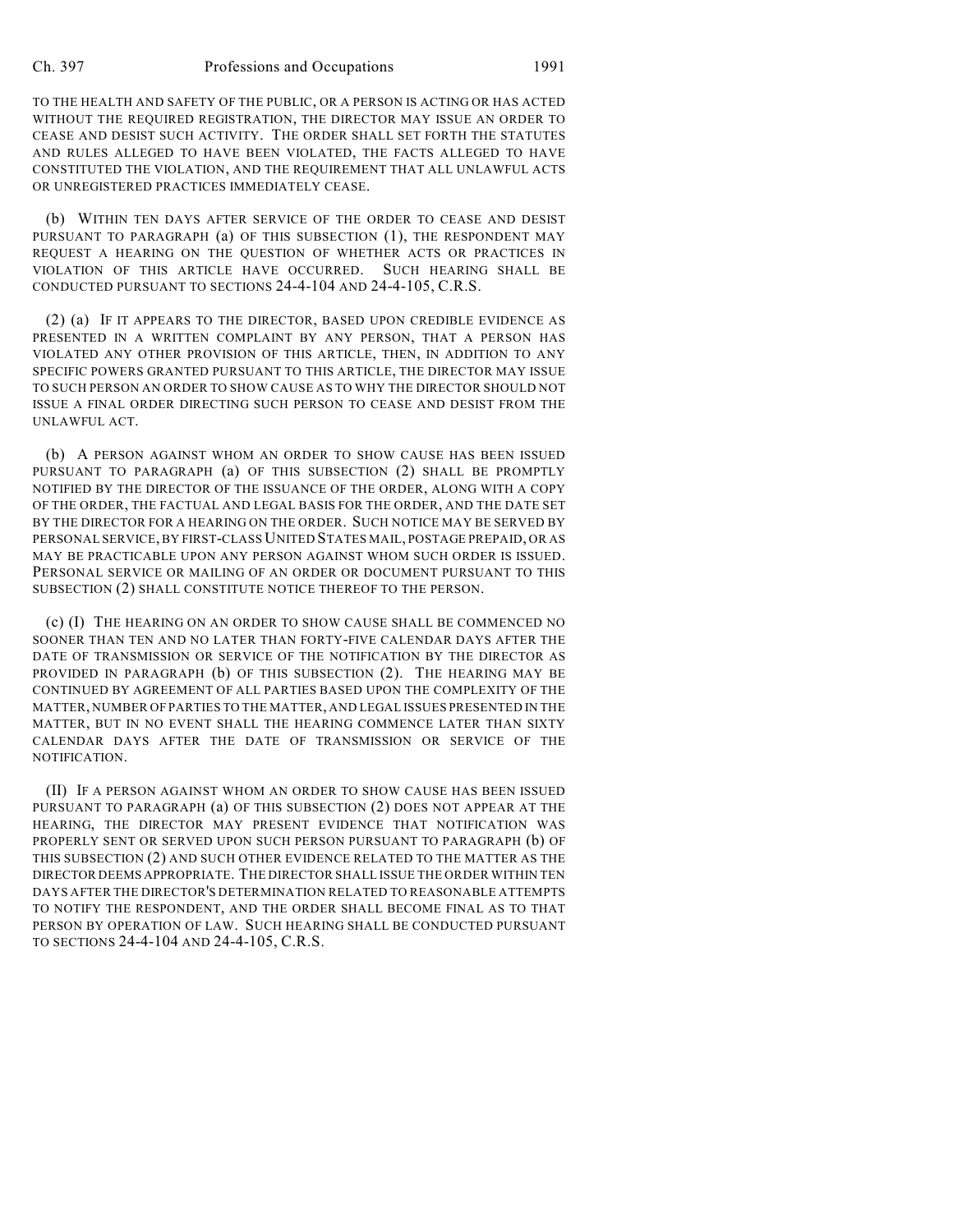(III) IF THE DIRECTOR REASONABLY FINDS THAT THE PERSON AGAINST WHOM THE ORDER TO SHOW CAUSE WAS ISSUED IS ACTING OR HAS ACTED WITHOUT THE REQUIRED REGISTRATION, OR HAS OR IS ABOUT TO ENGAGE IN ACTS OR PRACTICES CONSTITUTING VIOLATIONS OF THIS ARTICLE, A FINAL CEASE-AND-DESIST ORDER MAY BE ISSUED, DIRECTING SUCH PERSON TO CEASE AND DESIST FROM FURTHER UNLAWFUL ACTS OR UNREGISTERED PRACTICES.

(IV) THE DIRECTOR SHALL PROVIDE NOTICE, IN THE MANNER SET FORTH IN PARAGRAPH (b) OF THIS SUBSECTION (2), OF THE FINAL CEASE-AND-DESIST ORDER WITHIN TEN CALENDAR DAYS AFTER THE HEARING CONDUCTED PURSUANT TO THIS PARAGRAPH (c) TO EACH PERSON AGAINST WHOM THE FINAL ORDER HAS BEEN ISSUED. THE FINAL ORDER ISSUED PURSUANT TO SUBPARAGRAPH (III) OF THIS PARAGRAPH (c) SHALL BE EFFECTIVE WHEN ISSUED AND SHALL BE A FINAL ORDER FOR PURPOSES OF JUDICIAL REVIEW.

(3) IF IT APPEARS TO THE DIRECTOR, BASED UPON CREDIBLE EVIDENCE PRESENTED TO THE DIRECTOR, THAT A PERSON HAS ENGAGED IN OR IS ABOUT TO ENGAGE IN ANY ACT OR PRACTICE CONSTITUTING A VIOLATION OF THIS ARTICLE, ANY RULE PROMULGATED PURSUANT TO THIS ARTICLE, ANY ORDER ISSUED PURSUANT TO THIS ARTICLE, OR ANY ACT OR PRACTICE CONSTITUTING GROUNDS FOR ADMINISTRATIVE SANCTION PURSUANT TO THIS ARTICLE, THE DIRECTOR MAY ENTER INTO A STIPULATION WITH SUCH PERSON.

(4) IF ANY PERSON FAILS TO COMPLY WITH A FINAL CEASE-AND-DESIST ORDER OR A STIPULATION, THE DIRECTOR MAY REQUEST THE ATTORNEY GENERAL OR THE DISTRICT ATTORNEY FOR THE JUDICIAL DISTRICT IN WHICH THE ALLEGED VIOLATION EXISTS TO BRING, AND IF SO REQUESTED SUCH ATTORNEY SHALL BRING, SUIT FOR A TEMPORARY RESTRAINING ORDER AND FOR INJUNCTIVE RELIEF TO PREVENT ANY FURTHER OR CONTINUED VIOLATION OF THE FINAL ORDER.

(5) A PERSON AGGRIEVED BY THE FINAL CEASE-AND-DESIST ORDER MAY SEEK JUDICIAL REVIEW OF THE DIRECTOR'S DETERMINATION OR OF THE DIRECTOR'S FINAL ORDER AS PROVIDED IN SUBSECTION (2) OF THIS SECTION.

**12-35.5-114. Mental and physical examination of registrants.** (1) IF THE DIRECTOR HAS REASONABLE CAUSE TO BELIEVE THAT A REGISTRANT IS UNABLE TO PRACTICE WITH REASONABLE SKILL AND SAFETY, THE DIRECTOR MAY ORDER THE REGISTRANT TO TAKE A MENTAL OR PHYSICAL EXAMINATION ADMINISTERED BY A PHYSICIAN OR OTHER LICENSED HEALTH CARE PROFESSIONAL DESIGNATED BY THE DIRECTOR. REFUSAL BY A REGISTRANT TO SUBMIT TO A MENTAL OR PHYSICAL EXAMINATION THAT HAS BEEN PROPERLY ORDERED BY THE DIRECTOR PURSUANT TO SUBSECTION (2) OF THIS SECTION, UNLESS DUE TO CIRCUMSTANCES BEYOND THE REGISTRANT'S CONTROL, CONSTITUTES GROUNDS FOR DISCIPLINE PURSUANT TO SECTION 12-35.5-111, AND THE DIRECTOR MAY SUSPEND THE REGISTRANT'S REGISTRATION IN ACCORDANCE WITH SECTION 12-35.5-112 UNTIL THE RESULTS OF THE EXAMINATION ARE KNOWN, AND THE DIRECTOR HAS MADE A DETERMINATION OF THE REGISTRANT'S FITNESS TO PRACTICE. THE DIRECTOR SHALL PROCEED WITH ANY SUCH ORDER FOR EXAMINATION AND DETERMINATION IN A TIMELY MANNER.

(2) AN ORDER TO A REGISTRANT PURSUANT TO SUBSECTION (1) OF THIS SECTION TO UNDERGO A MENTAL OR PHYSICAL EXAMINATION SHALL CONTAIN THE BASIS OF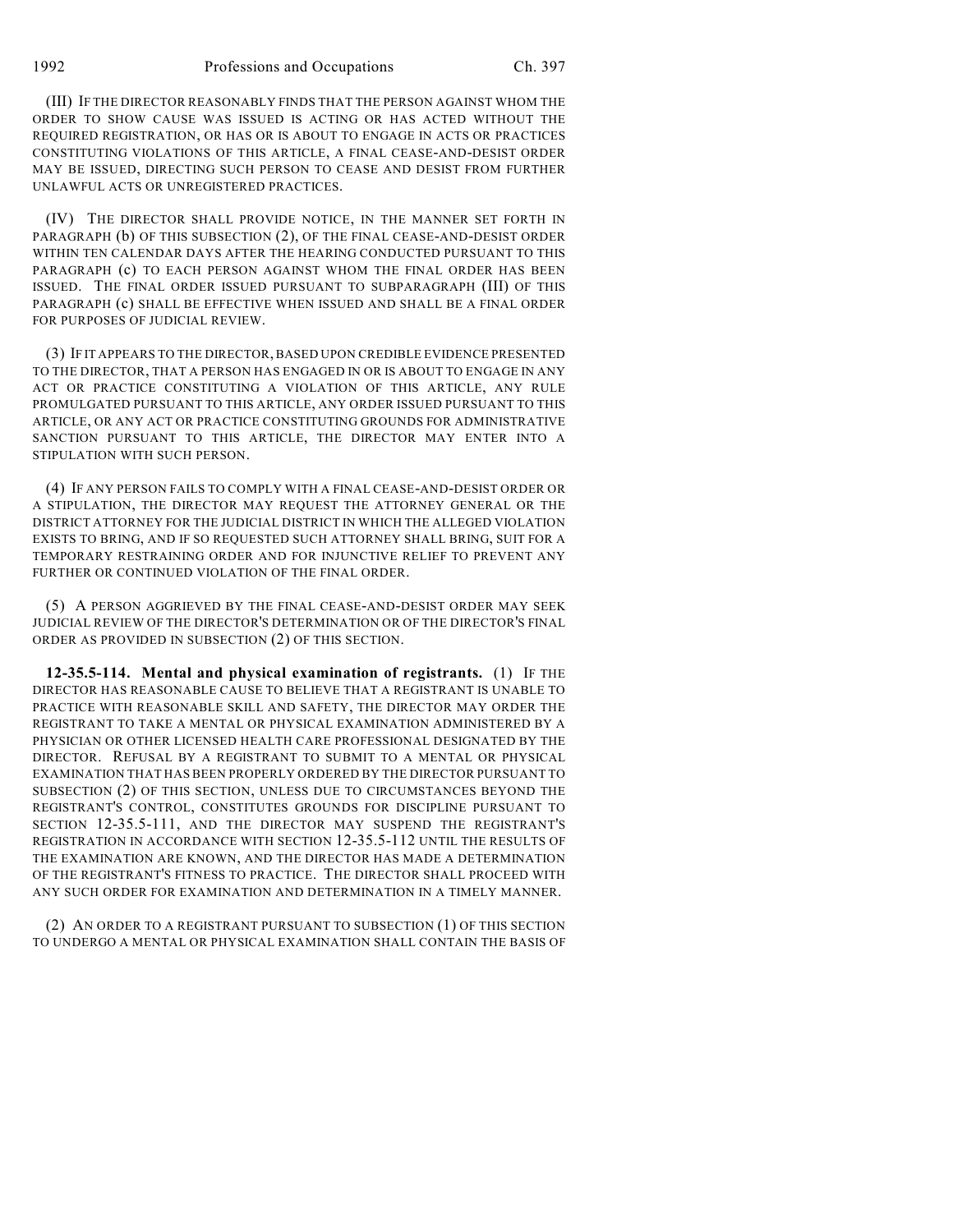THE DIRECTOR'S REASONABLE CAUSE TO BELIEVE THAT THE REGISTRANT IS UNABLE TO PRACTICE WITH REASONABLE SKILL AND SAFETY. FOR THE PURPOSES OF ANY DISCIPLINARY PROCEEDING AUTHORIZED UNDER THIS ARTICLE, THE REGISTRANT SHALL BE DEEMED TO HAVE WAIVED ALL OBJECTIONS TO THE ADMISSIBILITY OF THE EXAMINING PHYSICIAN'S TESTIMONY OR EXAMINATION REPORTS ON THE GROUND THAT THEY ARE PRIVILEGED COMMUNICATIONS.

(3) THE REGISTRANT MAY SUBMIT TO THE DIRECTOR TESTIMONY OR EXAMINATION REPORTS FROM A PHYSICIAN OR OTHER LICENSED HEALTH CARE PROFESSIONAL CHOSEN BY THE REGISTRANT AND PERTAINING TO ANY CONDITION THAT THE DIRECTOR HAS ALLEGED MAY PRECLUDE THE REGISTRANT FROM PRACTICING WITH REASONABLE SKILL AND SAFETY. THESE MAY BE CONSIDERED BY THE DIRECTOR IN CONJUNCTION WITH, BUT NOT IN LIEU OF, TESTIMONY AND EXAMINATION REPORTS OF THE PHYSICIAN OR OTHER LICENSED HEALTH CARE PROFESSIONAL DESIGNATED BY THE DIRECTOR.

(4) THE RESULTS OF A MENTAL OR PHYSICAL EXAMINATION ORDERED BY THE DIRECTOR SHALL NOT BE USED AS EVIDENCE IN ANY PROCEEDING OTHER THAN ONE BEFORE THE DIRECTOR AND SHALL NOT BE DEEMED PUBLIC RECORDS NOR MADE AVAILABLE TO THE PUBLIC.

**12-35.5-115. Unauthorized practice - criminal penalties.** A PERSON WHO PRACTICES OR OFFERS OR ATTEMPTS TO PRACTICE MASSAGE THERAPY WITHOUT AN ACTIVE REGISTRATION ISSUED UNDER THIS ARTICLE COMMITS A CLASS 2 MISDEMEANOR AND SHALL BE PUNISHED AS PROVIDED IN SECTION 18-1.3-501, C.R.S., FOR THE FIRST OFFENSE, AND FOR THE SECOND OR ANY SUBSEQUENT OFFENSE, THE PERSON COMMITS A CLASS 1 MISDEMEANOR AND SHALL BE PUNISHED AS PROVIDED IN SECTION 18-1.3-501, C.R.S.

**12-35.5-116. Professional liability insurance required.** IT IS UNLAWFUL FOR ANY PERSON TO PRACTICE MASSAGE THERAPY WITHIN THIS STATE UNLESS THE PERSON PURCHASES AND MAINTAINS PROFESSIONAL LIABILITY INSURANCE IN AN AMOUNT NOT LESS THAN FIFTY THOUSAND DOLLARS PER CLAIM WITH AN AGGREGATE LIABILITY LIMIT FOR ALL CLAIMS DURING THE YEAR OF THREE HUNDRED THOUSAND DOLLARS. PROFESSIONAL LIABILITY INSURANCE REQUIRED BY THIS SECTION SHALL COVER ALL ACTS WITHIN THE SCOPE OF MASSAGE THERAPY PRACTICE AS DEFINED BY SECTION 12-35.5-103.

**12-35.5-117. Rule-making authority.** THE DIRECTOR SHALL PROMULGATE RULES FOR THE ADMINISTRATION OF THIS ARTICLE.

**12-35.5-118. Local government - regulations - enforcement.** (1) NO CITY, COUNTY, CITY AND COUNTY, OR OTHER POLITICAL SUBDIVISION OF THIS STATE SHALL ENACT OR ENFORCE ANY LOCAL ORDINANCE THAT REGULATES THE PRACTICE OR THE PROFESSION OF MASSAGE THERAPY.

(2) LOCAL GOVERNMENT LAW ENFORCEMENT AGENCIES MAY INSPECT MASSAGE THERAPY REGISTRATIONS AND THE BUSINESS PREMISES WHERE MASSAGE THERAPY IS PRACTICED FOR COMPLIANCE WITH APPLICABLE LAWS. NOTHING IN THIS SECTION SHALL BE CONSTRUED TO PRECLUDE CRIMINAL PROSECUTION FOR A VIOLATION OF ANY CRIMINAL LAW. IF SUCH INSPECTION REVEALS THE PRACTICE OF MASSAGE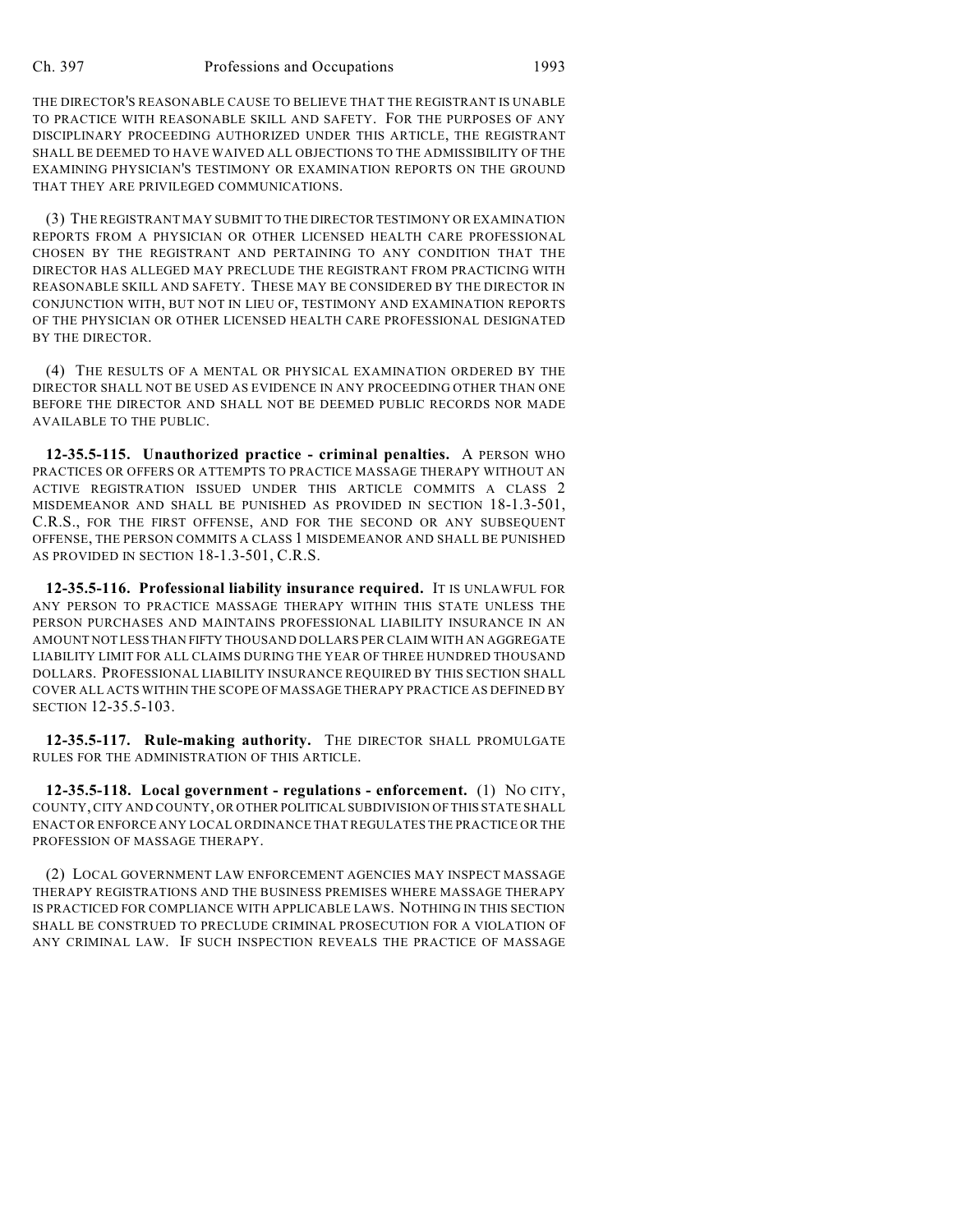THERAPY BY A PERSON WITHOUT A VALID REGISTRATION, THE PERSON SHALL BE CHARGED WITH A MISDEMEANOR PURSUANT TO SECTION 12-35.5-115.

**12-35.5-119. Severability.** IF ANY PROVISION OF THIS ARTICLE IS HELD TO BE INVALID, SUCH INVALIDITY SHALL NOT AFFECT OTHER PROVISIONS OF THIS ARTICLE THAT CAN BE GIVEN EFFECT WITHOUT SUCH INVALID PROVISION, AND TO THIS END THE PROVISIONS OF THIS ARTICLE ARE DECLARED TO BE SEVERABLE.

**12-35.5-120. Repeal of article - review of functions.** (1) THIS ARTICLE IS REPEALED, EFFECTIVE SEPTEMBER 1, 2013.

(2) (a) THE REGISTRATION FUNCTIONS OF THE DIRECTOR AS SET FORTH IN THIS ARTICLE ARE REPEALED, EFFECTIVE SEPTEMBER 1, 2013.

(b) PRIOR TO SUCH REPEAL, THE REGISTRATION FUNCTIONS SHALL BE REVIEWED PURSUANT TO SECTION 24-34-104, C.R.S.

**SECTION 3.** 24-34-104, Colorado Revised Statutes, is amended BY THE ADDITION OF A NEW SUBSECTION to read:

**24-34-104. General assembly review of regulatory agencies and functions for termination, continuation, or reestablishment.** (44.5) THE FOLLOWING AGENCIES, FUNCTIONS, OR BOTH, SHALL TERMINATE ON SEPTEMBER 1, 2013: THE REGISTRATION OF MASSAGE THERAPISTS BY THE DIRECTOR OF THE DIVISION OF REGISTRATIONS IN ACCORDANCE WITH ARTICLE 35.5 OF TITLE 12, C.R.S.

**SECTION 4.** 10-4-637, Colorado Revised Statutes, is amended to read:

**10-4-637. No discrimination by profession.** Reimbursement for lawfully performed health care services covered by a policy providing medical payments coverage under a motor vehicle policy issued pursuant to this part 6 shall not be denied when such services are a covered benefit and rendered within the scope of practice for the A licensed health care provider as defined in section 10-4-902 (3), A MASSAGE THERAPIST AS DEFINED IN SECTION 12-35.5-103, C.R.S., or an occupational therapist as described in section 6-1-707 (1) (c), C.R.S., performing the services.

**SECTION 5. Appropriation.** (1) In addition to any other appropriation, there is hereby appropriated, out of any moneys in the division of registrations cash fund created in section 24-34-105 (2) (b) (I), Colorado Revised Statutes, not otherwise appropriated, to the department of regulatory agencies, for allocation to the executive director's office, for legal services, for the fiscal year beginning July 1, 2008, the sum of eighteen thousand eight dollars (\$18,008), or so much thereof as may be necessary, for the implementation of this act.

(2) In addition to any other appropriation, there is hereby appropriated, out of any moneys in the division of registrations cash fund created in section 24-34-105 (2) (b) (I), Colorado Revised Statutes, not otherwise appropriated, to the department of regulatory agencies, for allocation to the division of registrations, for regulation of massage therapists, for the fiscal year beginning July 1, 2008, the sum of two hundred fifty-four thousand five hundred eighty-three dollars (\$254,583) and 3.5